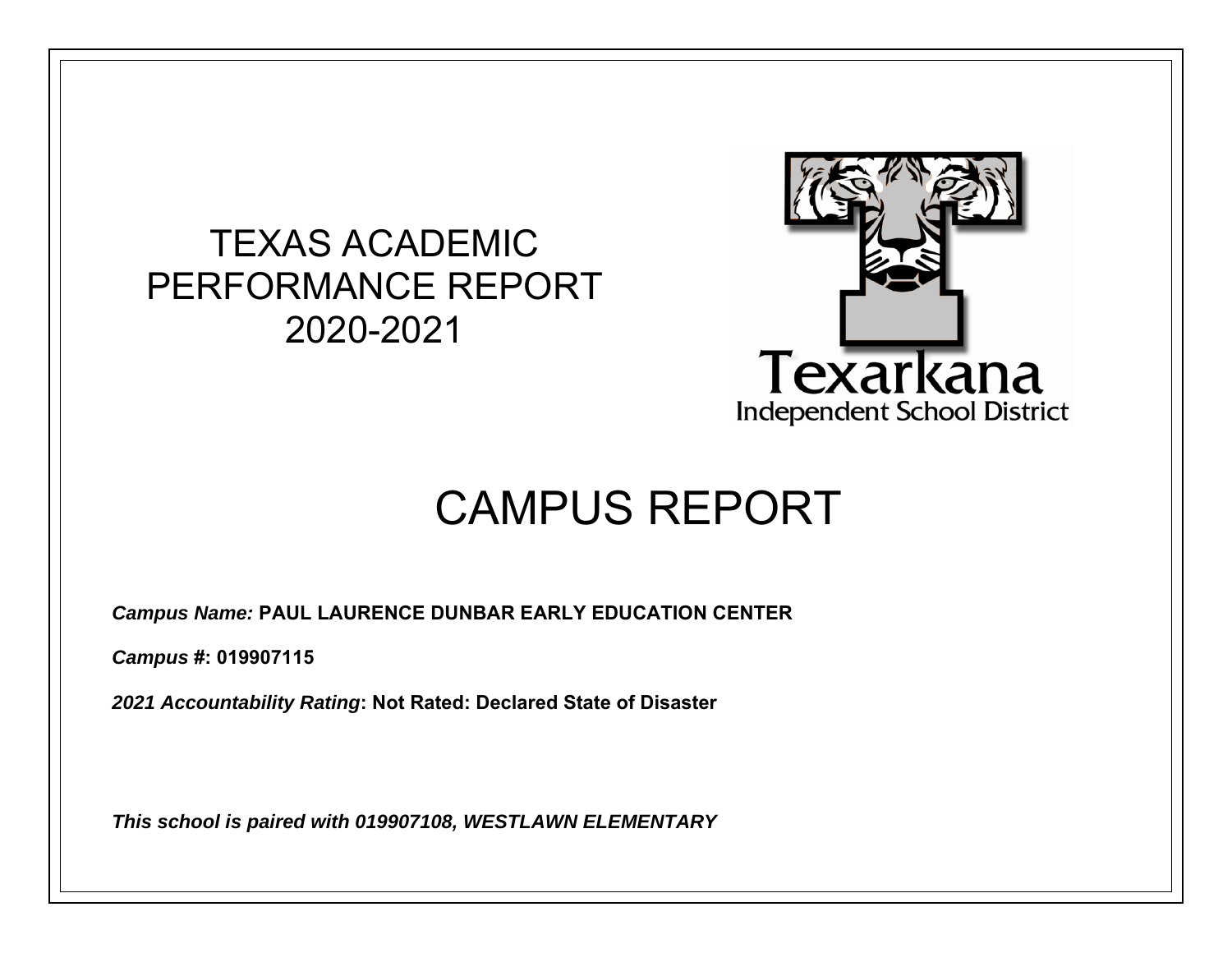#### **DUNBAR EARLY EDUCATION CENTER PERFORMANCE OBJECTIVES 2020-2021**

- **Goal 1: We will commit to providing a relevant, challenging curriculum that rapidly responds to the diverse needs of the students, community and global workforce.**
- Objective 1: By the end of the school year, 80% of all students and student groups will meet or exceed the Frog Street Curriculum indicators for Early Literacy.
- Objective 2: Increase academic readiness in all student groups through the delivery of a rigorous and relevant instructional program supported by targeted small group instruction.

#### **Goal 2: All students will take ownership in their personal learning in a trusting, supportive and mutually respectful environment.**

- Objective 1: Paul Laurence Dunbar Early Education Center will provide all students with a safe environment that is conducive to learning by reducing classroom removals.
- Objective 2: To ensure the academic readiness of Pre-Kindergarten students transitioning to Kindergarten, Paul Laurence Dunbar has partnered with Texarkana Head Start to bridge the gap between Head Start and public schools.

#### **Goal 3: We will develop a highly qualified and diverse staff that will promote high expectations for all.**

- Objective 1: Provide staff development activities and develop a culture of learning through professional dialogue with all staff to support professional goal attainment.
- Objective 2: Effectively implement teacher and instructional aide learning walks to determine the needs and increase the level of thinking and the level of questioning to improve student performance.

#### **Goal 4: We will facilitate family and community involvement in the growth and success of the student.**

Objective 1: Dunbar Early Education Center will increase community/parent involvement and establish positive community partnerships through personal, media and written communication.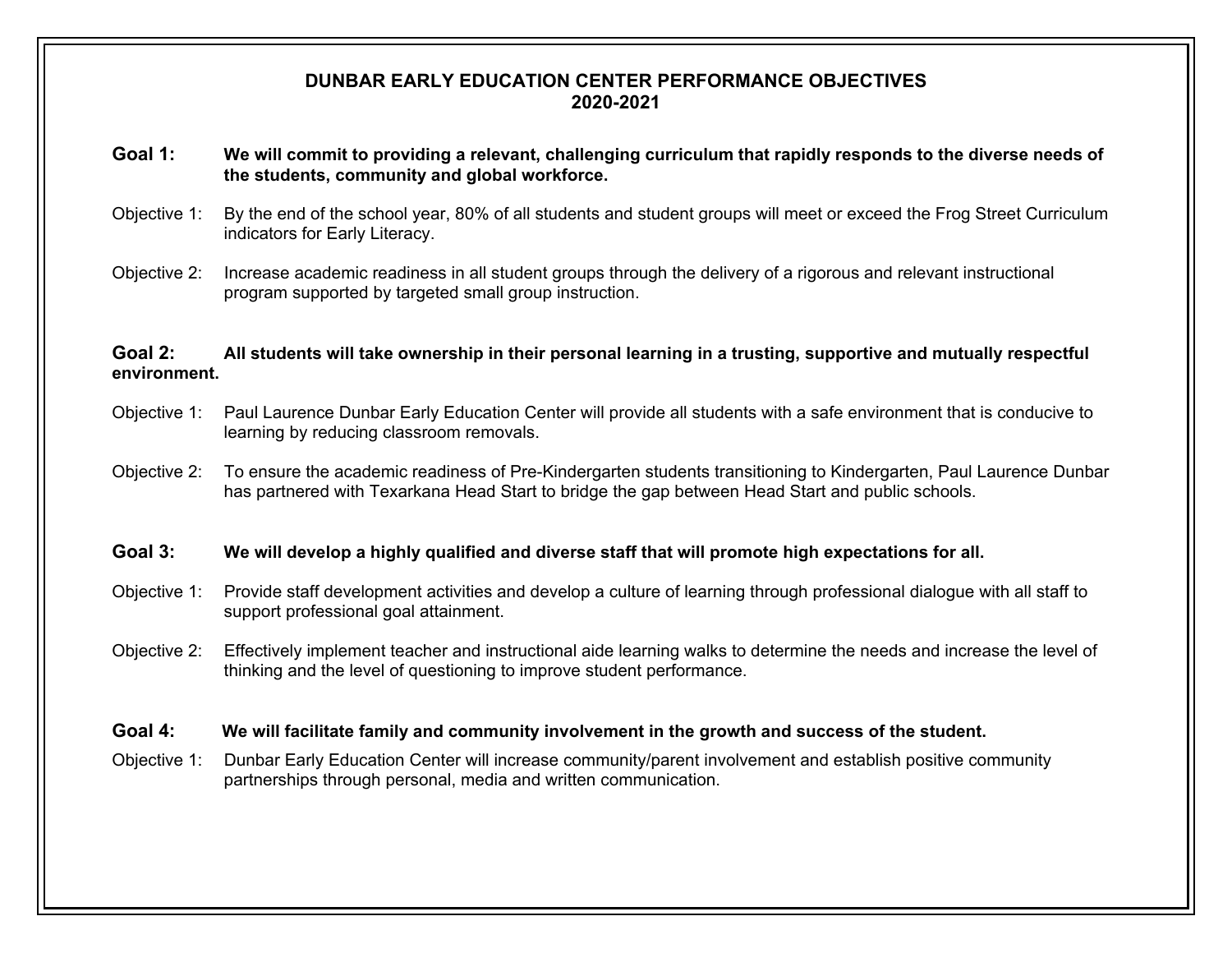#### Texas Education Agency **2018-19 STAAR Performance (TAPR) PAUL LAURENCE DUNBAR EARLY EDUCATI (019907115) - TEXARKANA ISD - BOWIE COUNTY**

**This campus is not rated on STAAR Performance (TAPR).**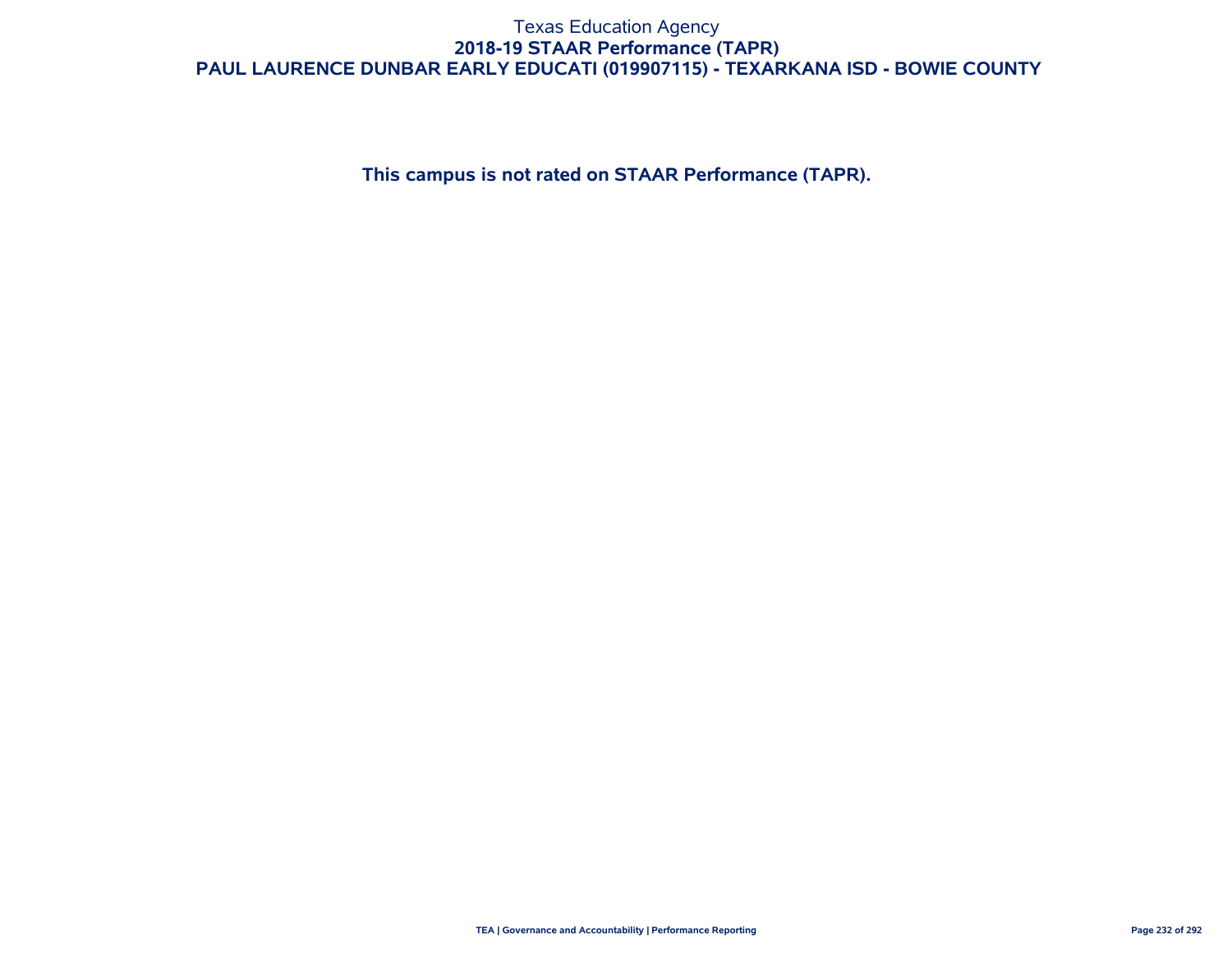#### Texas Education Agency **2020-21 Progress (TAPR) PAUL LAURENCE DUNBAR EARLY EDUCATI (019907115) - TEXARKANA ISD - BOWIE COUNTY**

**This campus is not rated on Progress (TAPR).**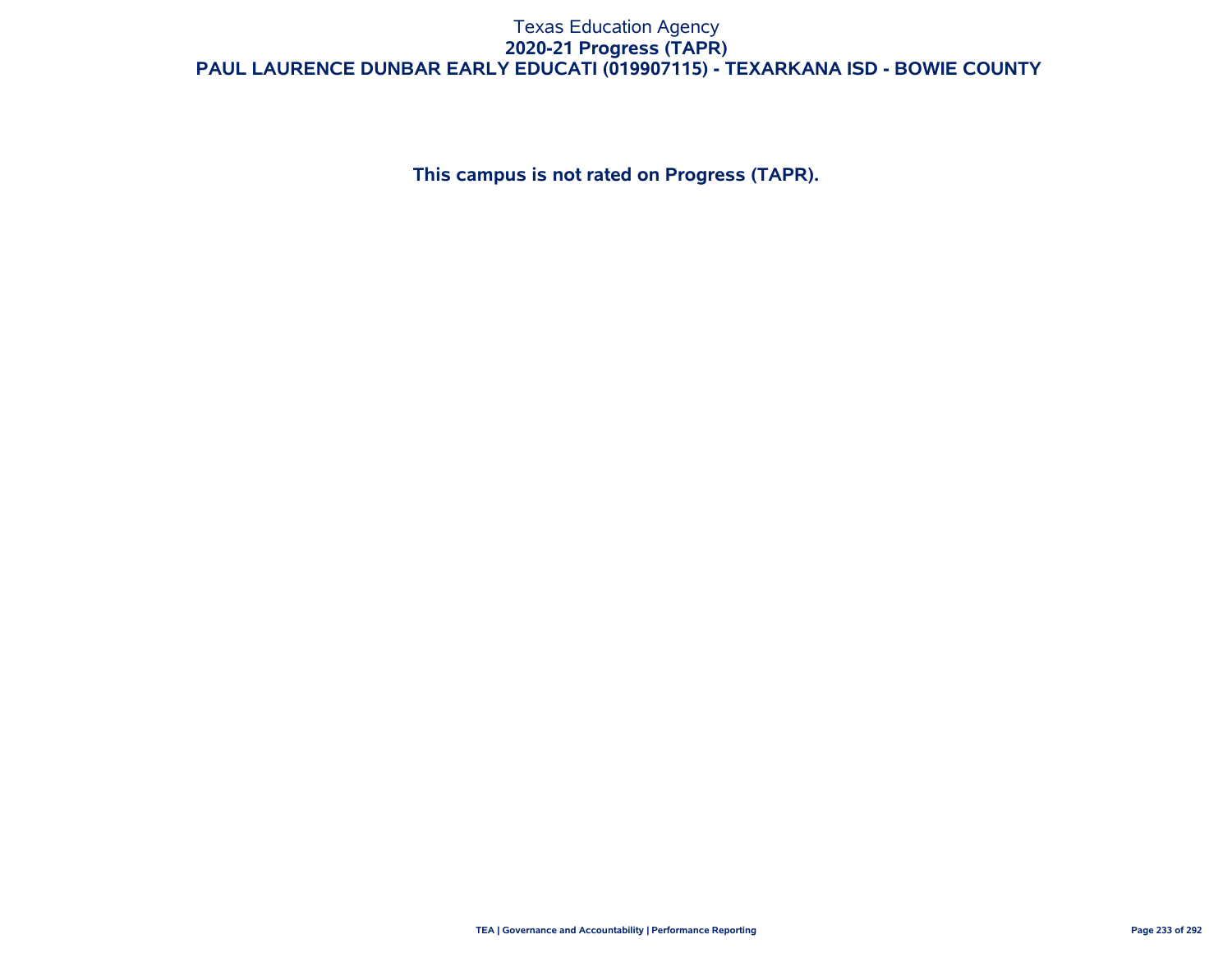#### Texas Education Agency **2020-21 Bilingual Education/English as a Second Language (Current EB Students/EL) (TAPR) PAUL LAURENCE DUNBAR EARLY EDUCATI (019907115) - TEXARKANA ISD - BOWIE COUNTY**

**This campus is not rated on Bilingual Education/English as a Second Language (Current EB Students/EL) (TAPR).**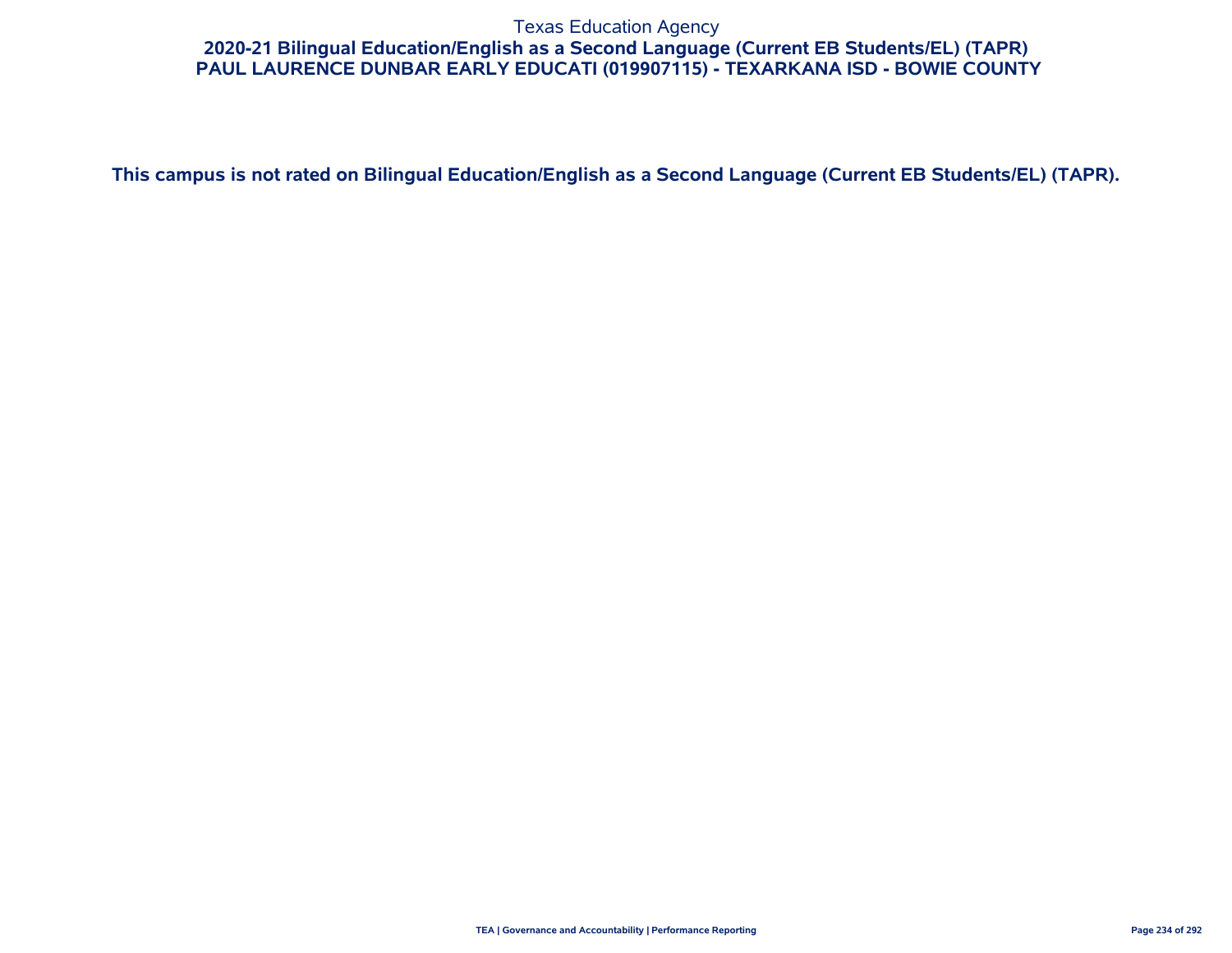#### Texas Education Agency **2020-21 STAAR Participation (TAPR) PAUL LAURENCE DUNBAR EARLY EDUCATI (019907115) - TEXARKANA ISD - BOWIE COUNTY**

**This campus is not rated on STAAR Participation (TAPR).**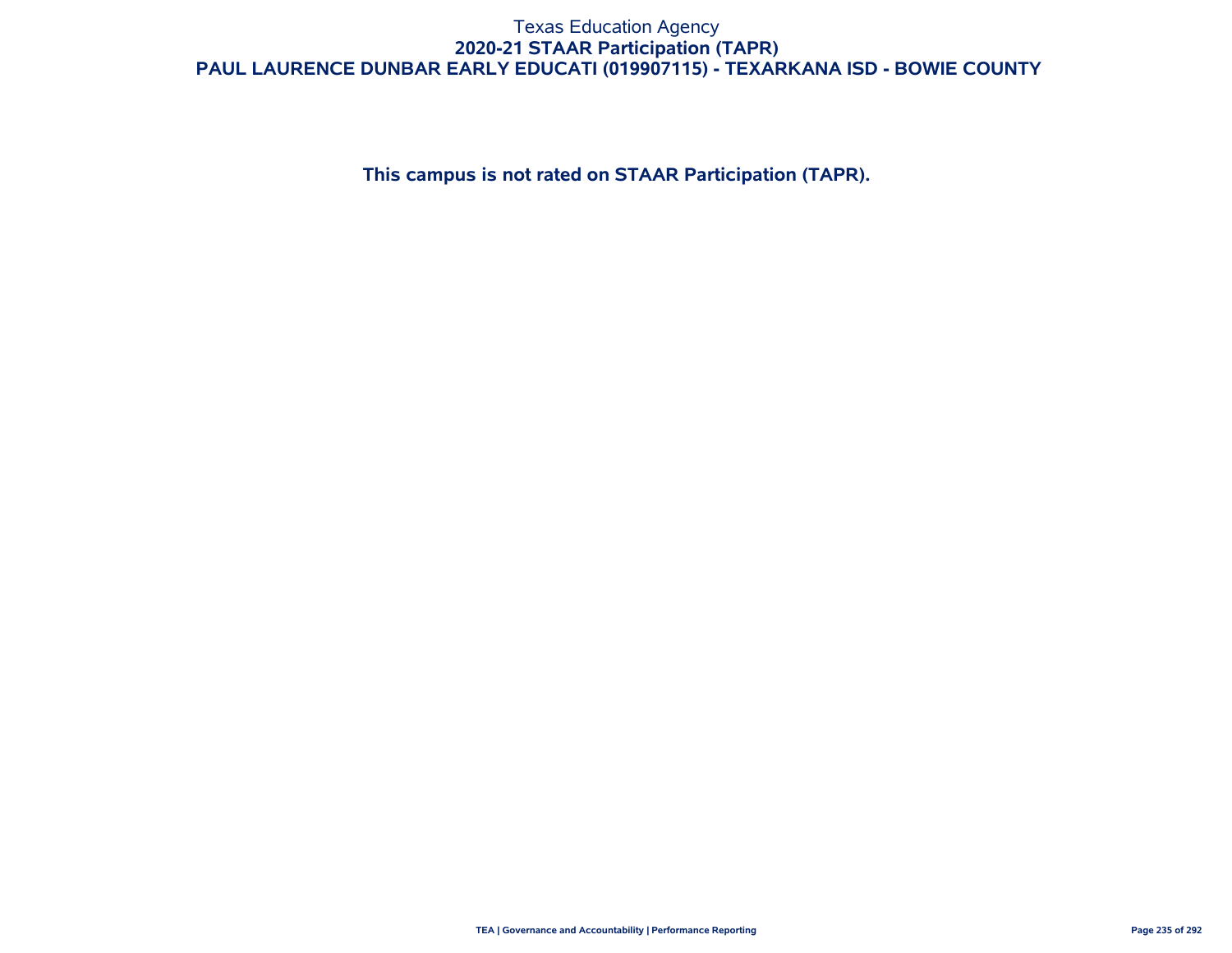#### Texas Education Agency **2020-21 Attendance, Graduation, and Dropout Rates (TAPR) PAUL LAURENCE DUNBAR EARLY EDUCATI (019907115) - TEXARKANA ISD - BOWIE COUNTY**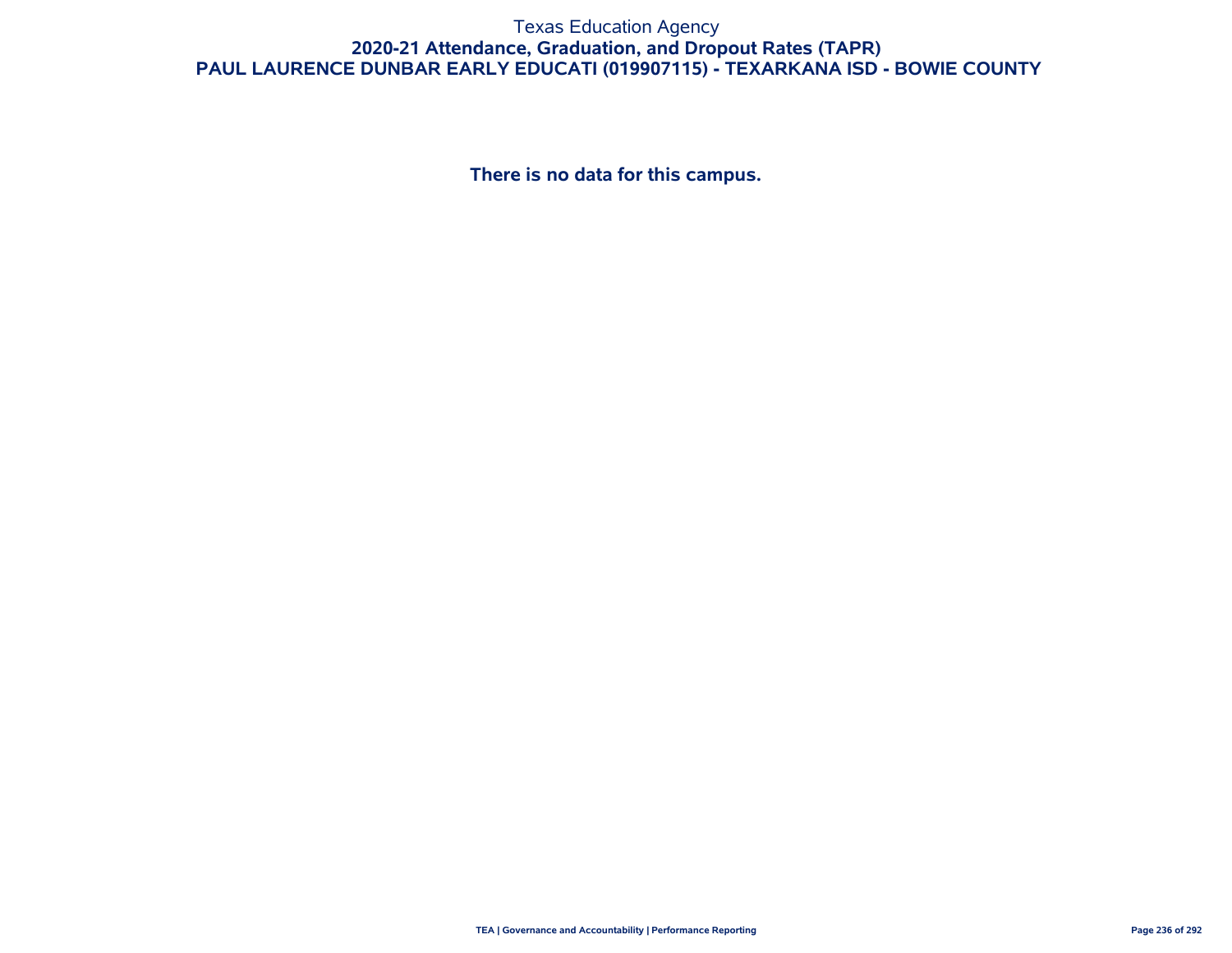#### Texas Education Agency **2020-21 Graduation Profile (TAPR) PAUL LAURENCE DUNBAR EARLY EDUCATI (019907115) - TEXARKANA ISD - BOWIE COUNTY**

|                                                            | <b>Count</b> | <b>Campus Campus District</b><br><b>Percent</b> | <b>Count</b>    | <b>State</b><br>Count |
|------------------------------------------------------------|--------------|-------------------------------------------------|-----------------|-----------------------|
| Graduates (2019-20 Annual Graduates)                       |              |                                                 |                 |                       |
| <b>Total Graduates</b>                                     |              |                                                 |                 | 448 360,220           |
| <b>By Ethnicity:</b>                                       |              |                                                 |                 |                       |
| African American                                           |              |                                                 | 171             | 44,729                |
| Hispanic                                                   |              |                                                 |                 | 70 184,060            |
| White                                                      |              |                                                 |                 | 185 105,215           |
| American Indian                                            |              |                                                 | 1               | 1,226                 |
| Asian                                                      |              |                                                 | 8               | 17,126                |
| Pacific Islander                                           |              |                                                 | $\Omega$        | 557                   |
| Two or More Races                                          |              |                                                 | 13              | 7,307                 |
| <b>By Graduation Type:</b>                                 |              |                                                 |                 |                       |
| Minimum H.S. Program                                       |              |                                                 | 0               | 1,512                 |
| Recommended H.S. Program/Distinguished Achievement Program |              |                                                 | 0               | 952                   |
| Foundation H.S. Program (No Endorsement)                   |              |                                                 | 38              | 49,535                |
| Foundation H.S. Program (Endorsement)                      |              |                                                 | 3               | 15,689                |
| Foundation H.S. Program (DLA)                              |              |                                                 |                 | 407 292,532           |
|                                                            |              |                                                 |                 |                       |
| <b>Special Education Graduates</b>                         |              |                                                 | 35              | 29,018                |
| Economically Disadvantaged Graduates                       |              |                                                 |                 | 226 187,187           |
| Emergent Bilingual (EB)/English Learner (EL) Graduates     |              |                                                 | 10 <sup>1</sup> | 29,639                |
| <b>At-Risk Graduates</b>                                   |              |                                                 |                 | 119 148,836           |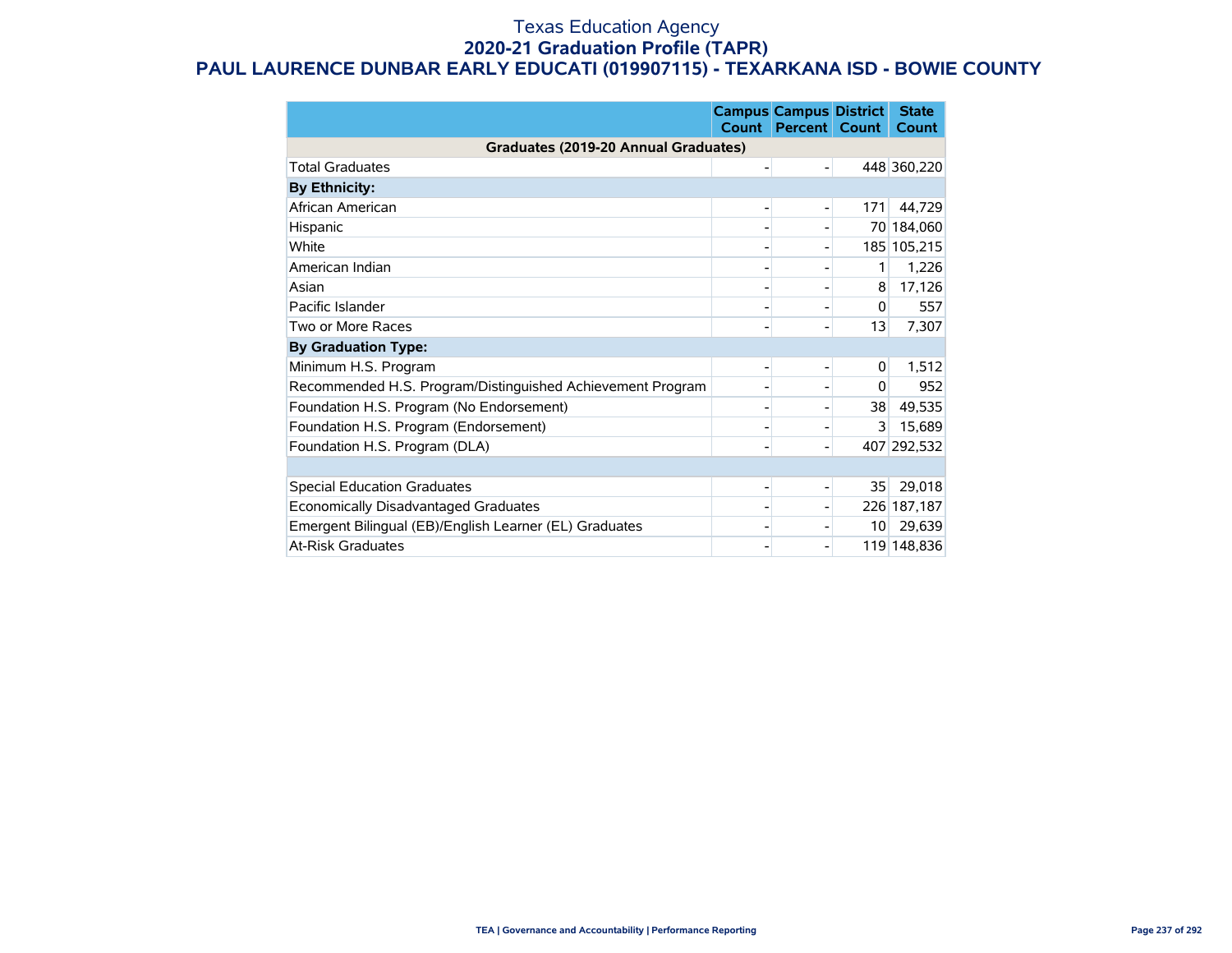#### Texas Education Agency **2020-21 College, Career, and Military Readiness (CCMR) (TAPR) PAUL LAURENCE DUNBAR EARLY EDUCATI (019907115) - TEXARKANA ISD - BOWIE COUNTY**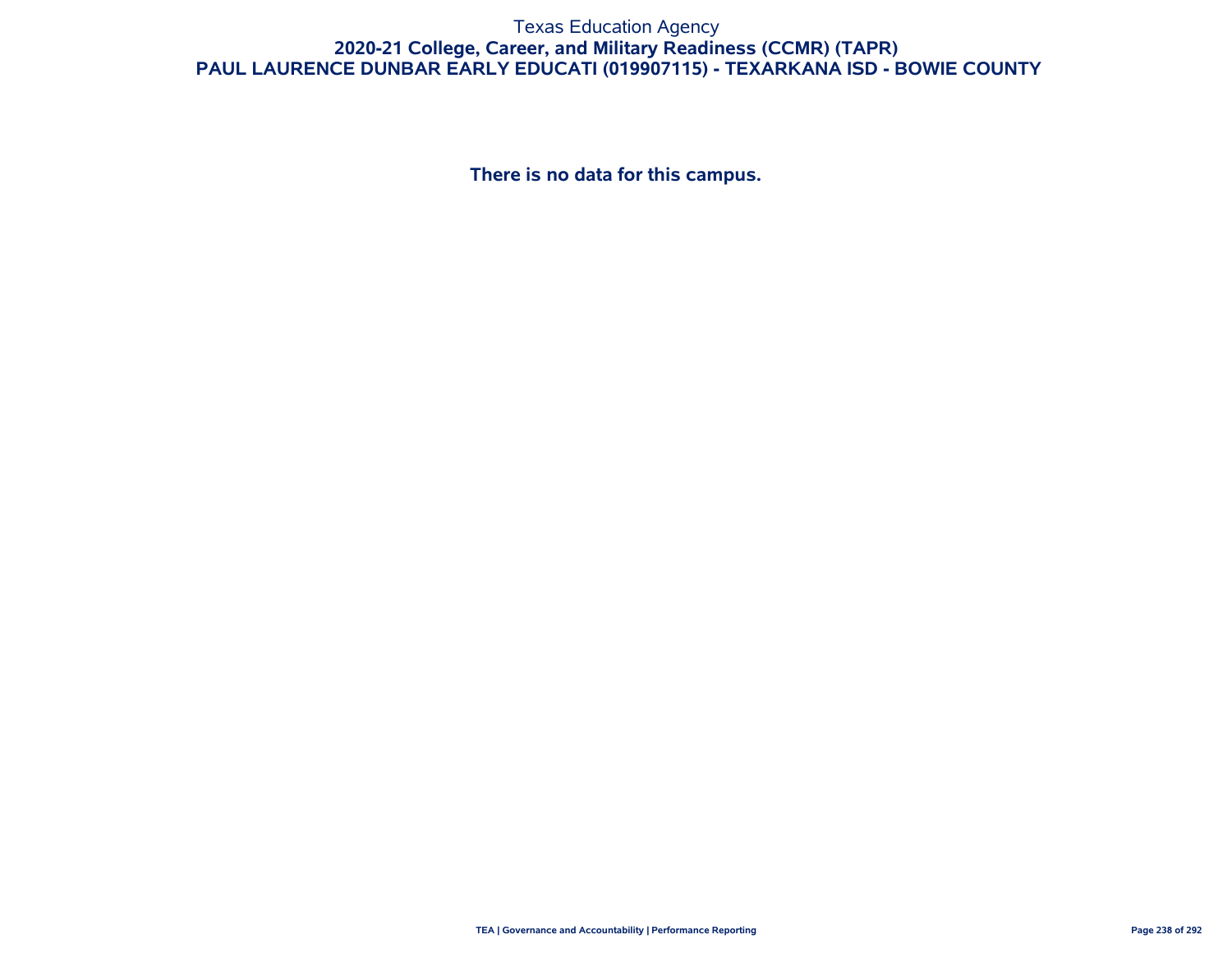#### Texas Education Agency **2020-21 CCMR-Related Indicators (TAPR) PAUL LAURENCE DUNBAR EARLY EDUCATI (019907115) - TEXARKANA ISD - BOWIE COUNTY**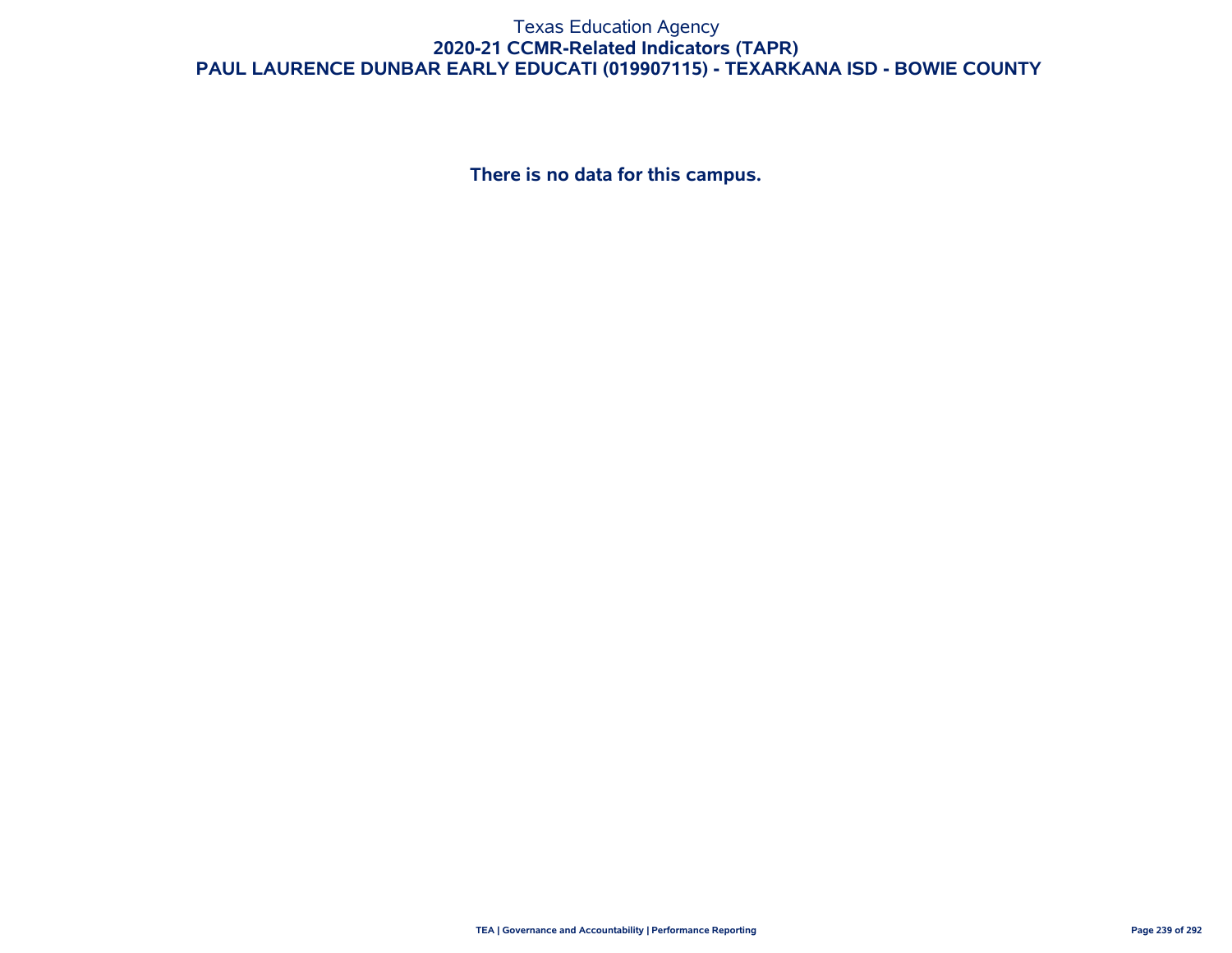#### Texas Education Agency **2020-21 Other Postsecondary Indicators (TAPR) PAUL LAURENCE DUNBAR EARLY EDUCATI (019907115) - TEXARKANA ISD - BOWIE COUNTY**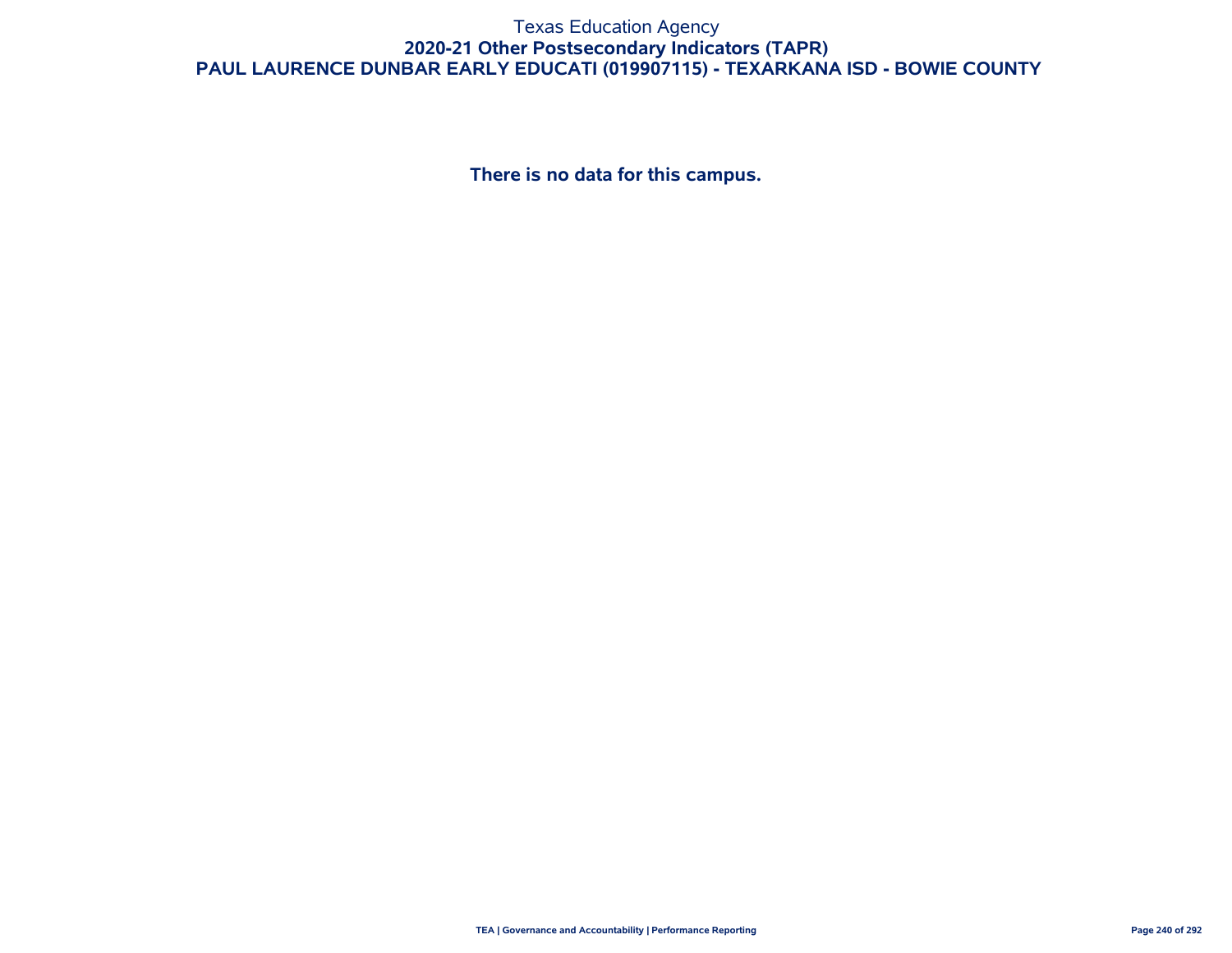#### Texas Education Agency **2020-21 Student Information (TAPR) PAUL LAURENCE DUNBAR EARLY EDUCATI (019907115) - TEXARKANA ISD - BOWIE COUNTY**

|                                               |             | <b>Membership</b>             |       |                 | <b>Enrollment</b> |                               |       |                 |
|-----------------------------------------------|-------------|-------------------------------|-------|-----------------|-------------------|-------------------------------|-------|-----------------|
|                                               |             | <b>Campus</b>                 |       |                 | <b>Campus</b>     |                               |       |                 |
| <b>Student Information</b>                    |             | <b>Count Percent District</b> |       | <b>State</b>    |                   | <b>Count Percent District</b> |       | <b>State</b>    |
|                                               |             |                               |       |                 |                   |                               |       |                 |
| <b>Total Students</b>                         | 231         | 100.0%                        |       | 7,654 5,359,040 |                   | 231 100.0%                    |       | 7,654 5,371,586 |
| <b>Students by Grade:</b>                     |             |                               |       |                 |                   |                               |       |                 |
| Early Childhood Education                     | 16          | 6.9%                          | 0.2%  | 0.3%            | 16                | 6.9%                          | 0.2%  | 0.4%            |
| Pre-Kindergarten                              | 215         | 93.1%                         | 5.1%  | 3.7%            | 215               | 93.1%                         | 5.1%  | 3.7%            |
| Kindergarten                                  | 0           | 0.0%                          | 7.3%  | 6.7%            | 0                 | 0.0%                          | 7.3%  | 6.7%            |
| Grade 1                                       | 0           | 0.0%                          | 6.0%  | 7.1%            | 0                 | 0.0%                          | 6.0%  | 7.1%            |
| Grade 2                                       | 0           | 0.0%                          | 7.1%  | 7.1%            | 0                 | 0.0%                          | 7.1%  | 7.1%            |
| Grade 3                                       | 0           | 0.0%                          | 7.0%  | 7.1%            | 0                 | 0.0%                          | 7.0%  | 7.1%            |
| Grade 4                                       | 0           | 0.0%                          | 6.9%  | 7.2%            | 0                 | 0.0%                          | 6.9%  | 7.2%            |
| Grade 5                                       | 0           | 0.0%                          | 6.3%  | 7.4%            | 0                 | 0.0%                          | 6.3%  | 7.4%            |
| Grade 6                                       | 0           | 0.0%                          | 6.8%  | 7.7%            | 0                 | 0.0%                          | 6.8%  | 7.7%            |
| Grade 7                                       | 0           | 0.0%                          | 7.4%  | 7.9%            | 0                 | 0.0%                          | 7.4%  | 7.8%            |
| Grade 8                                       | 0           | 0.0%                          | 8.1%  | 7.9%            | 0                 | 0.0%                          | 8.1%  | 7.9%            |
| Grade 9                                       | $\mathbf 0$ | 0.0%                          | 8.5%  | 8.1%            | 0                 | 0.0%                          | 8.5%  | 8.1%            |
| Grade 10                                      | $\mathbf 0$ | 0.0%                          | 8.7%  | 7.8%            | 0                 | 0.0%                          | 8.7%  | 7.8%            |
| Grade 11                                      | 0           | 0.0%                          | 7.7%  | 7.2%            | 0                 | 0.0%                          | 7.7%  | 7.2%            |
| Grade 12                                      | 0           | 0.0%                          | 6.9%  | 6.8%            | 0                 | 0.0%                          | 6.9%  | 6.8%            |
| <b>Ethnic Distribution:</b>                   |             |                               |       |                 |                   |                               |       |                 |
| African American                              | 192         | 83.1%                         | 41.8% | 12.7%           | 192               | 83.1%                         | 41.8% | 12.7%           |
| Hispanic                                      | 14          | 6.1%                          | 19.4% | 52.9%           | 14                | 6.1%                          | 19.4% | 52.9%           |
| White                                         | 15          | 6.5%                          | 31.7% | 26.5%           | 15                | 6.5%                          | 31.7% | 26.5%           |
| American Indian                               | 0           | 0.0%                          | 0.4%  | 0.3%            | 0                 | 0.0%                          | 0.4%  | 0.3%            |
| Asian                                         | $\mathbf 0$ | 0.0%                          | 1.3%  | 4.7%            | 0                 | 0.0%                          | 1.3%  | 4.7%            |
| Pacific Islander                              | 1           | 0.4%                          | 0.1%  | 0.2%            | $\mathbf{1}$      | 0.4%                          | 0.1%  | 0.2%            |
| Two or More Races                             | 9           | 3.9%                          | 5.3%  | 2.7%            | 9                 | 3.9%                          | 5.3%  | 2.7%            |
| Sex:                                          |             |                               |       |                 |                   |                               |       |                 |
| Female                                        | 113         | 48.9%                         | 51.1% | 48.9%           | 113               | 48.9%                         | 51.1% | 48.9%           |
| Male                                          | 118         | 51.1%                         | 48.9% | 51.1%           | 118               | 51.1%                         | 48.9% | 51.1%           |
|                                               |             |                               |       |                 |                   |                               |       |                 |
| Economically Disadvantaged                    | 225         | 97.4%                         | 69.5% | 60.3%           | 225               | 97.4%                         | 69.5% | 60.2%           |
| Non-Educationally Disadvantaged               | 6           | 2.6%                          | 30.5% | 39.7%           | 6                 | 2.6%                          | 30.5% | 39.8%           |
| Section 504 Students                          | 9           | 3.9%                          | 13.5% | 7.2%            | 9                 | 3.9%                          | 13.5% | 7.2%            |
| EB Students/EL                                | 8           | 3.5%                          | 8.3%  | 20.7%           | 8                 | 3.5%                          | 8.3%  | 20.6%           |
| Students w/ Disciplinary Placements (2019-20) | 0           | 0.0%                          | 0.8%  | 1.2%            |                   |                               |       |                 |
| Students w/ Dyslexia                          | 0           | 0.0%                          | 5.1%  | 4.5%            | 0                 | 0.0%                          | 5.1%  | 4.5%            |
| <b>Foster Care</b>                            | 1           | 0.4%                          | 0.2%  | 0.3%            | $\mathbf{1}$      | 0.4%                          | 0.2%  | 0.3%            |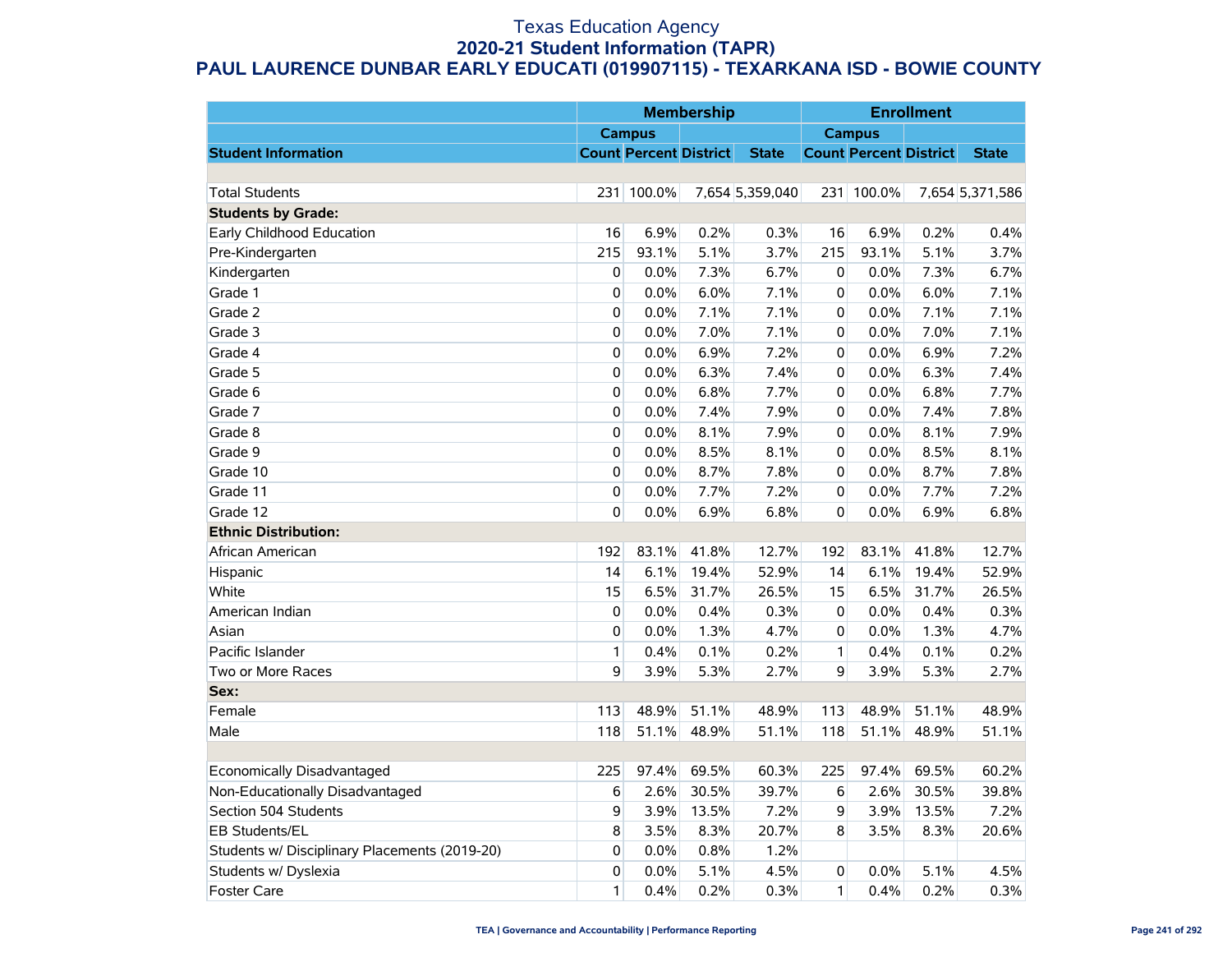#### Texas Education Agency **2020-21 Student Information (TAPR) PAUL LAURENCE DUNBAR EARLY EDUCATI (019907115) - TEXARKANA ISD - BOWIE COUNTY**

|                                                                          | <b>Membership</b> |                               |       | <b>Enrollment</b> |               |                               |       |              |
|--------------------------------------------------------------------------|-------------------|-------------------------------|-------|-------------------|---------------|-------------------------------|-------|--------------|
|                                                                          |                   | <b>Campus</b>                 |       |                   | <b>Campus</b> |                               |       |              |
| <b>Student Information</b>                                               |                   | <b>Count Percent District</b> |       | <b>State</b>      |               | <b>Count Percent District</b> |       | <b>State</b> |
| Homeless                                                                 | 0                 | 0.0%                          | 0.3%  | 1.1%              | 0             | 0.0%                          | 0.3%  | 1.1%         |
| Immigrant                                                                | 0                 | 0.0%                          | 1.0%  | 2.0%              | 0             | 0.0%                          | 1.0%  | 2.0%         |
| Migrant                                                                  | 0                 | 0.0%                          | 0.0%  | 0.3%              | $\mathbf 0$   | 0.0%                          | 0.0%  | 0.3%         |
| Title I                                                                  | 231               | 100.0%                        | 56.3% | 64.5%             | 231           | 100.0%                        | 56.3% | 64.5%        |
| Military Connected                                                       | 1                 | 0.4%                          | 1.5%  | 2.7%              | $\mathbf{1}$  | 0.4%                          | 1.5%  | 2.7%         |
| At-Risk                                                                  | 94                | 40.7%                         | 57.5% | 49.2%             | 94            | 40.7%                         | 57.5% | 49.1%        |
| <b>Students by Instructional Program:</b>                                |                   |                               |       |                   |               |                               |       |              |
| <b>Bilingual/ESL Education</b>                                           | 8                 | 3.5%                          | 8.3%  | 21.0%             | 8             | 3.5%                          | 8.3%  | 20.9%        |
| Gifted and Talented Education                                            | 0                 | 0.0%                          | 5.1%  | 8.3%              | 0             | 0.0%                          | 5.1%  | 8.3%         |
| <b>Special Education</b>                                                 | 21                | 9.1%                          | 11.4% | 11.1%             | 21            | 9.1%                          | 11.4% | 11.3%        |
| Students with Disabilities by Type of Primary Disability:                |                   |                               |       |                   |               |                               |       |              |
| <b>Total Students with Disabilities</b>                                  | 21                |                               |       |                   |               |                               |       |              |
| By Type of Primary Disability<br>Students with Intellectual Disabilities | $\ast$            | $\ast$                        | 53.7% | 42.5%             |               |                               |       |              |
| Students with Physical Disabilities                                      | $\ast$            | $\ast$                        | 11.8% | 21.3%             |               |                               |       |              |
| <b>Students with Autism</b>                                              | 7                 | 33.3%                         | 11.1% | 14.1%             |               |                               |       |              |
| Students with Behavioral Disabilities                                    | $\ast$            | $\ast$                        | 22.0% | 20.6%             |               |                               |       |              |
| Students with Non-Categorical Early Childhood                            | 9                 | 42.9%                         | 1.5%  | 1.5%              |               |                               |       |              |
| Mobility (2019-20):                                                      |                   |                               |       |                   |               |                               |       |              |
| <b>Total Mobile Students</b>                                             | 0                 | 0.0%                          | 32.6% | 13.8%             |               |                               |       |              |
| By Ethnicity:<br>African American                                        | 0                 | 0.0%                          | 8.9%  | 2.8%              |               |                               |       |              |
| Hispanic                                                                 | 0                 | 0.0%                          | 10.3% | 7.1%              |               |                               |       |              |
| White                                                                    | 0                 | 0.0%                          | 11.3% | 3.1%              |               |                               |       |              |
| American Indian                                                          | 0                 | 0.0%                          | 0.2%  | 0.1%              |               |                               |       |              |
| Asian                                                                    | 0                 | 0.0%                          | 0.3%  | 0.4%              |               |                               |       |              |
| Pacific Islander                                                         | 0                 | 0.0%                          | 0.1%  | 0.0%              |               |                               |       |              |
| Two or More Races                                                        | 0                 | 0.0%                          | 1.5%  | 0.4%              |               |                               |       |              |
| Count and Percent of Special Ed Students who are Mobile                  | 0                 | 0.0%                          | 35.5% | 16.5%             |               |                               |       |              |
| Count and Percent of EB Students/EL who are Mobile                       | 0                 | 0.0%                          | 23.8% | 13.6%             |               |                               |       |              |
| Count and Percent of Econ Dis Students who are Mobile                    | 0                 | 0.0%                          | 22.6% | 16.0%             |               |                               |       |              |
| <b>Student Attrition (2019-20):</b>                                      |                   |                               |       |                   |               |                               |       |              |
| <b>Total Student Attrition</b>                                           | $\ast$            | 6.2%                          | 26.6% | 16.6%             |               |                               |       |              |

Class Size Averages by Grade and Subject (Derived from teacher responsibility records):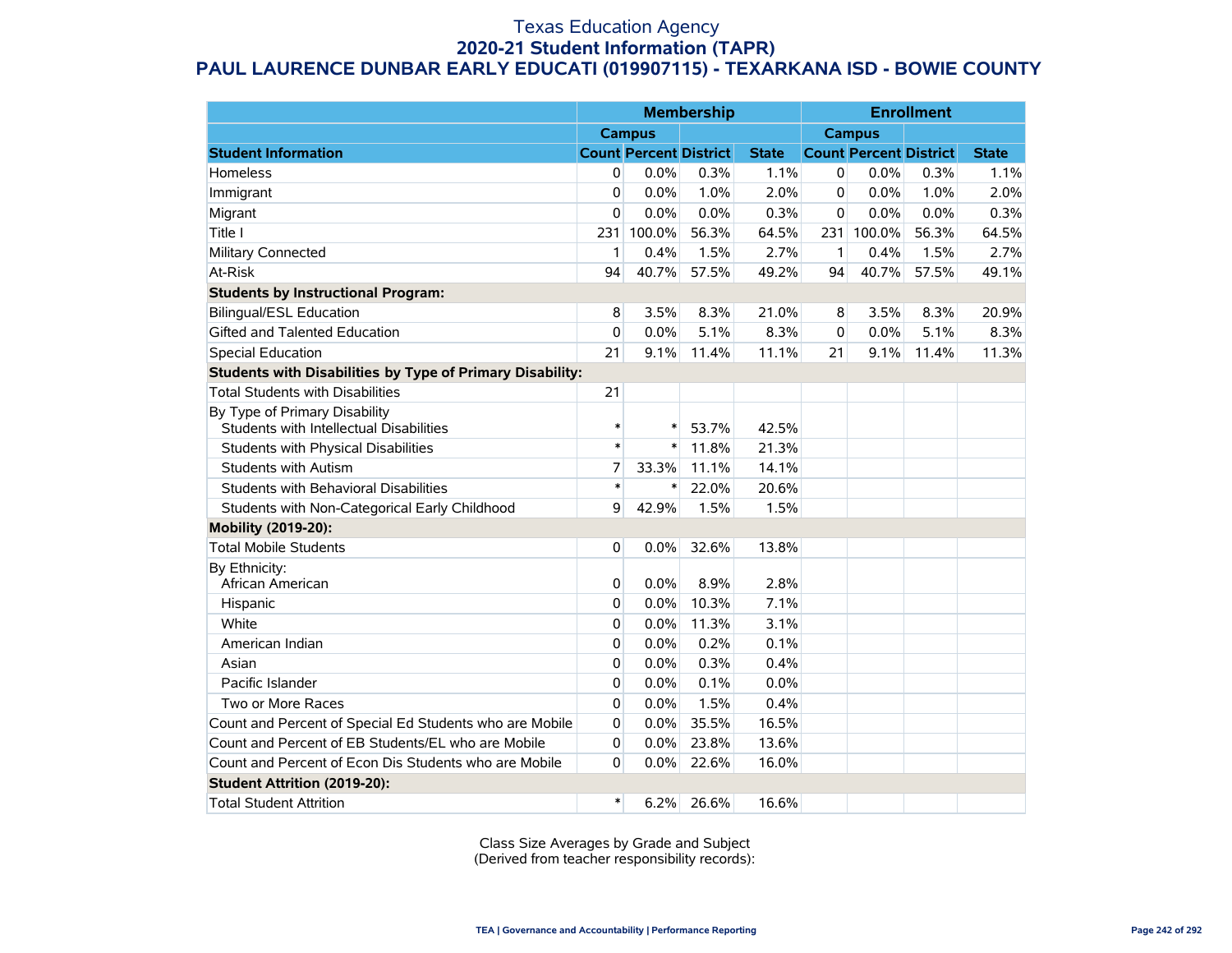#### Texas Education Agency **2020-21 Student Information (TAPR) PAUL LAURENCE DUNBAR EARLY EDUCATI (019907115) - TEXARKANA ISD - BOWIE COUNTY**

| <b>Class Size</b><br><b>Information</b> | <b>Campus District State</b> |      |      |
|-----------------------------------------|------------------------------|------|------|
| Elementary:                             |                              |      |      |
| Kindergarten                            |                              | 16.4 | 17.7 |
| Grade 1                                 |                              | 14.2 | 18.0 |
| Grade 2                                 |                              | 16.2 | 18.0 |
| Grade 3                                 |                              | 16.4 | 18.2 |
| Grade 4                                 |                              | 16.0 | 18.3 |
| Grade 5                                 |                              | 14.4 | 19.8 |
| Grade 6                                 |                              | 20.1 | 19.4 |
| Secondary:                              |                              |      |      |
| English/Language Arts                   |                              | 13.0 | 15.7 |
| Foreign Languages                       |                              | 19.2 | 17.8 |
| Mathematics                             |                              | 15.1 | 16.9 |
| Science                                 |                              | 15.7 | 17.9 |
| Social Studies                          |                              | 18.1 | 18.3 |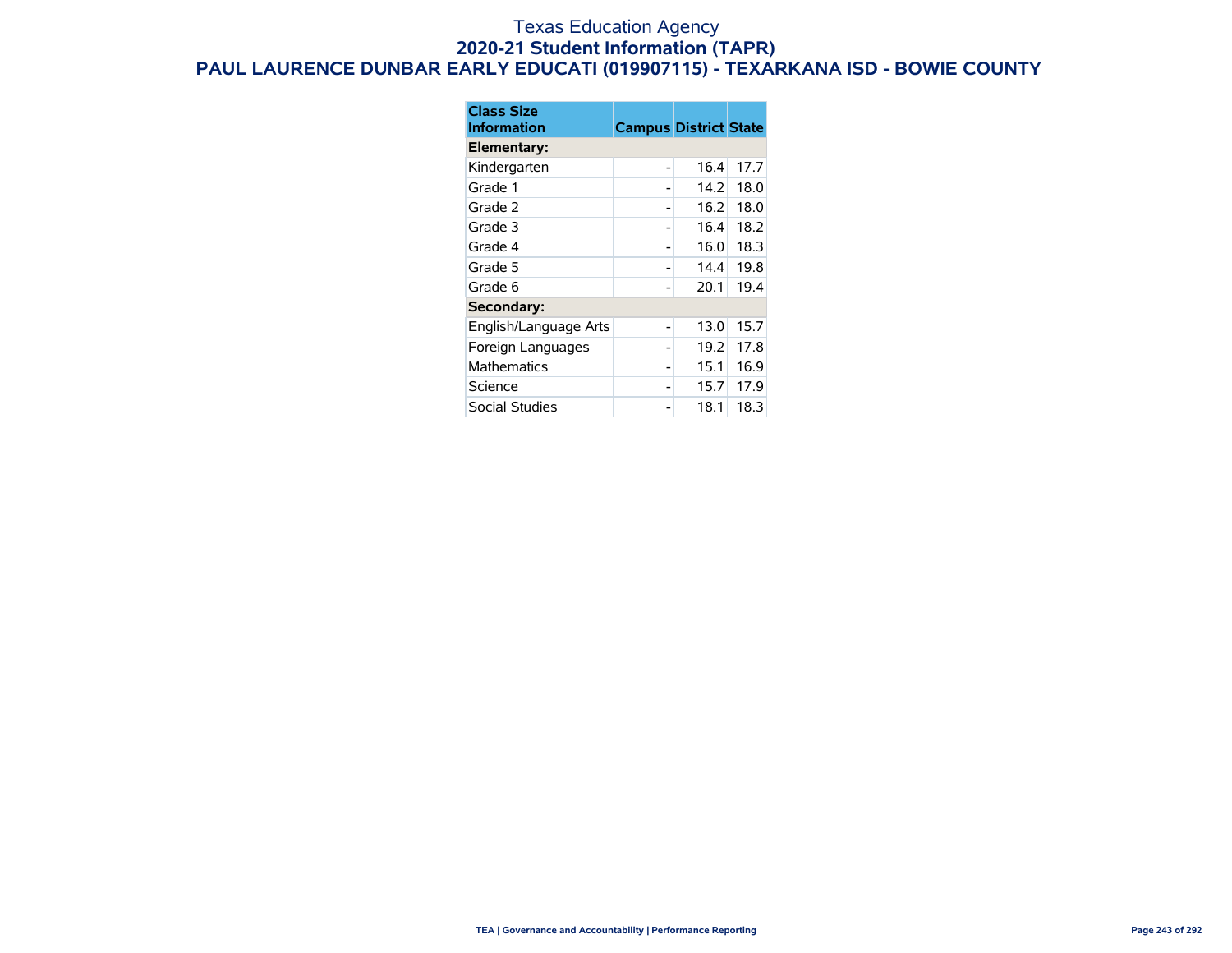#### Texas Education Agency **2020-21 Staff Information (TAPR) PAUL LAURENCE DUNBAR EARLY EDUCATI (019907115) - TEXARKANA ISD - BOWIE COUNTY**

|                                               | --------- Campus ---------            |        |        |               |
|-----------------------------------------------|---------------------------------------|--------|--------|---------------|
| <b>Staff Information</b>                      | <b>Count/Average Percent District</b> |        |        | <b>State</b>  |
|                                               |                                       |        |        |               |
| <b>Total Staff</b>                            | 46.9                                  | 100.0% | 100.0% | 100.0%        |
|                                               |                                       |        |        |               |
| Professional Staff:                           | 25.9                                  | 55.2%  | 63.4%  | 64.3%         |
| <b>Teachers</b>                               | 20.9                                  | 44.6%  | 49.6%  | 49.6%         |
| Professional Support                          | 3.0                                   | 6.4%   | 9.3%   | 10.6%         |
| Campus Administration (School Leadership)     | 2.0                                   | 4.3%   | 3.6%   | 3.0%          |
| <b>Educational Aides:</b>                     | 21.0                                  | 44.8%  | 12.0%  | 10.6%         |
| <b>Librarians and Counselors (Headcount):</b> |                                       |        |        |               |
| <b>Full-time Librarians</b>                   | 0.0                                   | n/a    | 2.0    | 4,290.0       |
| Part-time Librarians                          | 0.0                                   | n/a    | 0.0    | 582.0         |
| <b>Full-time Counselors</b>                   | 0.0                                   | n/a    |        | 13.0 13,211.0 |
| Part-time Counselors                          | 0.0                                   | n/a    | 0.0    | 1,126.0       |
|                                               |                                       |        |        |               |
| Total Minority Staff:                         | 29.5                                  | 62.9%  | 35.7%  | 51.5%         |
| <b>Teachers by Ethnicity:</b>                 |                                       |        |        |               |
| African American                              | 9.5                                   | 45.4%  | 15.8%  | 11.1%         |
| Hispanic                                      | 0.0                                   | 0.0%   | 6.7%   | 28.4%         |
| White                                         | 10.4                                  | 49.8%  | 75.4%  | 56.9%         |
| American Indian                               | 1.0                                   | 4.8%   | 0.6%   | 0.3%          |
| Asian                                         | 0.0                                   | 0.0%   | 0.4%   | 1.8%          |
| Pacific Islander                              | 0.0                                   | 0.0%   | 0.0%   | 0.2%          |
| Two or More Races                             | 0.0                                   | 0.0%   | 1.2%   | 1.2%          |
| <b>Teachers by Sex:</b>                       |                                       |        |        |               |
| <b>Males</b>                                  | 3.1                                   | 15.0%  | 20.2%  | 23.8%         |
| Females                                       | 17.8                                  | 85.0%  | 79.8%  | 76.2%         |
| <b>Teachers by Highest Degree Held:</b>       |                                       |        |        |               |
| No Degree                                     | 1.0                                   | 4.8%   | 2.4%   | 1.2%          |
| <b>Bachelors</b>                              | 17.5                                  | 83.6%  | 64.5%  | 73.0%         |
| Masters                                       | 2.4                                   | 11.6%  | 33.1%  | 25.0%         |
| Doctorate                                     | 0.0                                   | 0.0%   | 0.0%   | 0.7%          |
| <b>Teachers by Years of Experience:</b>       |                                       |        |        |               |
| <b>Beginning Teachers</b>                     | 4.0                                   | 19.1%  | 4.5%   | 6.7%          |
| 1-5 Years Experience                          | 6.1                                   | 29.4%  | 32.2%  | 27.8%         |
| 6-10 Years Experience                         | 5.5                                   | 26.3%  | 21.1%  | 20.3%         |
| 11-20 Years Experience                        | 5.3                                   | 25.2%  | 25.9%  | 29.1%         |
| 21-30 Years Experience                        | 0.0                                   | 0.0%   | 13.2%  | 13.0%         |
| Over 30 Years Experience                      | 0.0                                   | 0.0%   | 3.1%   | 3.1%          |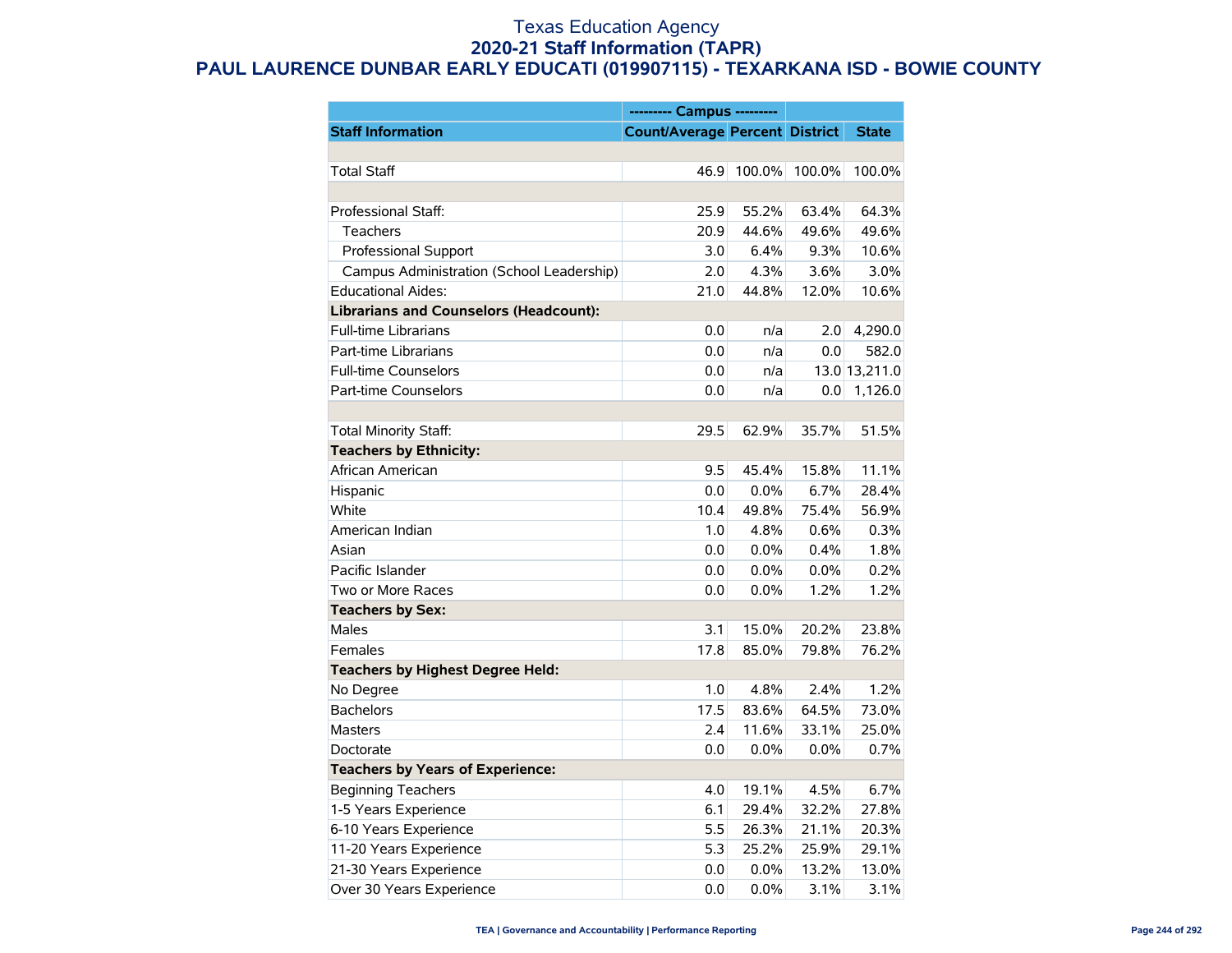#### Texas Education Agency **2020-21 Staff Information (TAPR) PAUL LAURENCE DUNBAR EARLY EDUCATI (019907115) - TEXARKANA ISD - BOWIE COUNTY**

|                                |                                      | --------- Campus --------- |      |      |
|--------------------------------|--------------------------------------|----------------------------|------|------|
| <b>Staff Information</b>       | Count/Average Percent District State |                            |      |      |
|                                |                                      |                            |      |      |
| Number of Students per Teacher | 11.0                                 | n/a                        | 14.1 | 14.5 |

| <b>Staff Information</b>                                             | <b>Campus</b> | <b>District</b> | <b>State</b> |
|----------------------------------------------------------------------|---------------|-----------------|--------------|
| <b>Experience of Campus Leadership:</b>                              |               |                 |              |
| Average Years Experience of Principals                               | 6.0           | 8.4             | 6.4          |
| Average Years Experience of Principals with District                 | 6.0           | 6.8             | 5.5          |
| Average Years Experience of Assistant Principals                     | 21.0          | 6.6             | 5.5          |
| Average Years Experience of Assistant Principals with District       | 21.0          | 6.4             | 4.8          |
|                                                                      |               |                 |              |
| Average Years Experience of Teachers:                                | 7.1           | 11.3            | 11.2         |
| Average Years Experience of Teachers with District:                  | 4.4           | 6.6             | 7.2          |
| Average Teacher Salary by Years of Experience (regular duties only): |               |                 |              |
| <b>Beginning Teachers</b>                                            | \$40,500      | \$42,078        | \$50,849     |
| 1-5 Years Experience                                                 | \$44,417      | \$44,729        | \$53,288     |
| 6-10 Years Experience                                                | \$46,606      | \$48,474        | \$56,282     |
| 11-20 Years Experience                                               | \$53,852      | \$56,638        | \$59,900     |
| 21-30 Years Experience                                               |               | \$63,544        | \$64,637     |
| Over 30 Years Experience                                             |               | \$65,821        | \$69,974     |
| Average Actual Salaries (regular duties only):                       |               |                 |              |
| <b>Teachers</b>                                                      | \$46,625      | \$51,635        | \$57,641     |
| Professional Support                                                 | \$64,154      | \$64,822        | \$68,030     |
| Campus Administration (School Leadership)                            | \$80,021      | \$77,854        | \$83,424     |
|                                                                      |               |                 |              |
| Instructional Staff Percent:                                         | n/a           | 65.0%           | 64.6%        |
|                                                                      |               |                 |              |
| Contracted Instructional Staff (not incl. above):                    | 0.0           | 0.0             | 5,731.4      |

|                                          | ----- Campus ----- |                         |         |              |  |  |  |  |
|------------------------------------------|--------------------|-------------------------|---------|--------------|--|--|--|--|
| <b>Program Information</b>               | <b>Count</b>       | <b>Percent District</b> |         | <b>State</b> |  |  |  |  |
| Teachers by Program (population served): |                    |                         |         |              |  |  |  |  |
| <b>Bilingual/ESL Education</b>           | 0.1                | $0.7\%$                 | $3.6\%$ | 6.2%         |  |  |  |  |
| Career and Technical Education           | 0.0                | $0.0\%$                 | 4.4%    | 5.1%         |  |  |  |  |
| Compensatory Education                   | 20.8               | 99.2%                   | $6.0\%$ | 2.8%         |  |  |  |  |
| Gifted and Talented Education            | 0.0                | $0.0\%$                 | $0.1\%$ | 1.8%         |  |  |  |  |
| <b>Regular Education</b>                 | 0.0                | $0.0\%$                 | 70.8%   | 71.0%        |  |  |  |  |
| <b>Special Education</b>                 | 0.0                | 0.1%                    | 6.9%    | 9.4%         |  |  |  |  |
| Other                                    | 0.0                | $0.0\%$                 | 8.2%    | 3.6%         |  |  |  |  |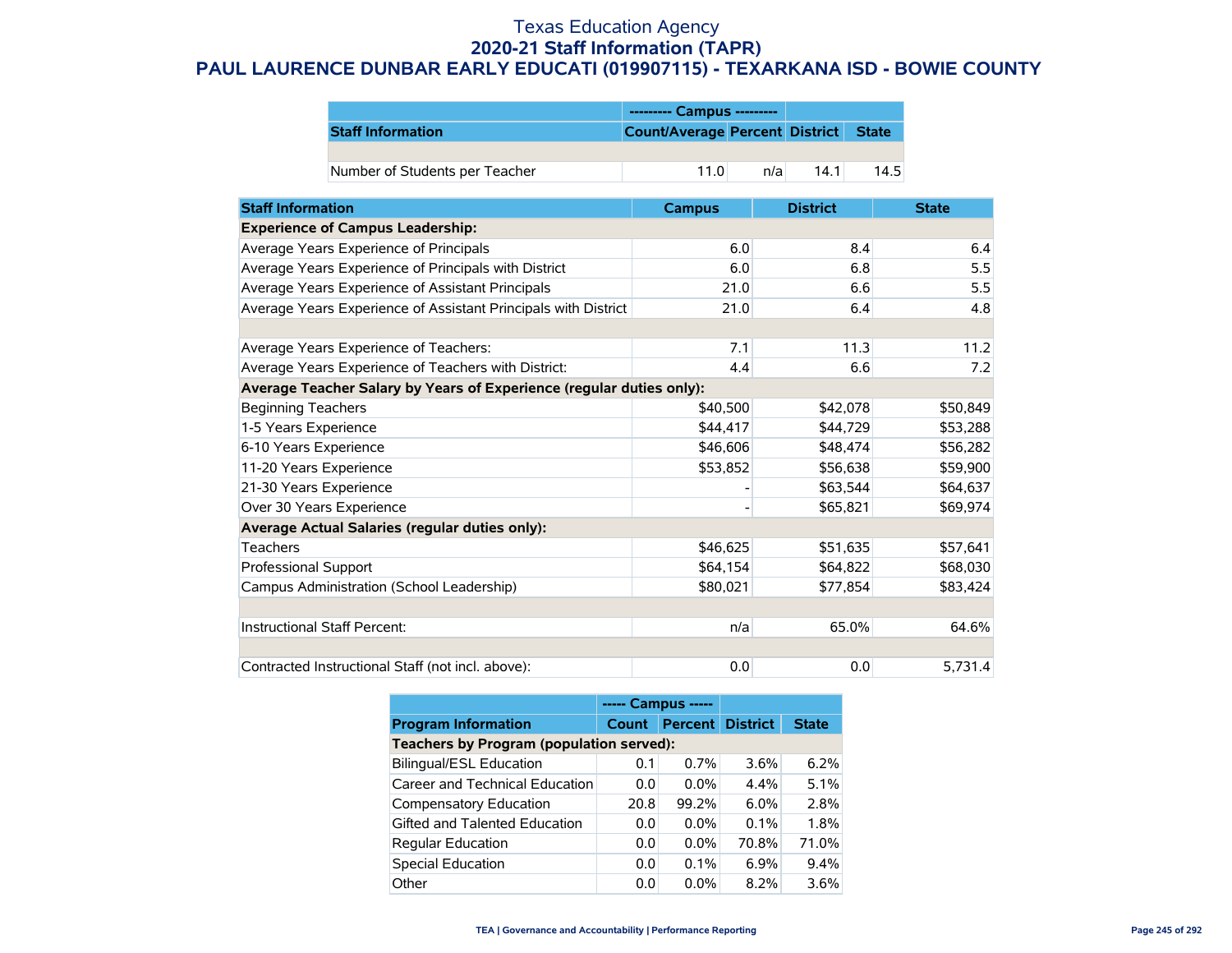#### Texas Education Agency **2020-21 Staff Information (TAPR) PAUL LAURENCE DUNBAR EARLY EDUCATI (019907115) - TEXARKANA ISD - BOWIE COUNTY**

- Indicates there are no students in the group.
- \* Indicates results are masked due to small numbers to protect student confidentiality.
- \*\* When only one student disability or assessment group is masked, then the second smallest student disability or assessment group is masked regardless of size. n/a Indicates data reporting is not applicable for this group.
- ? Indicates that the data for this item were statistically improbable or were reported outside a reasonable range.

**Link to: [PEIMS Financial Standard Reports 2019-20 Financial Actual Report](https://rptsvr1.tea.texas.gov/cgi/sas/broker?_service=marykay&_service=appserv&_debug=0&_program=sfadhoc.Campus_actual20.sas&which_camp=019907115)**

**(To open link in a new window, press the "Ctrl" key and click on the link.)**